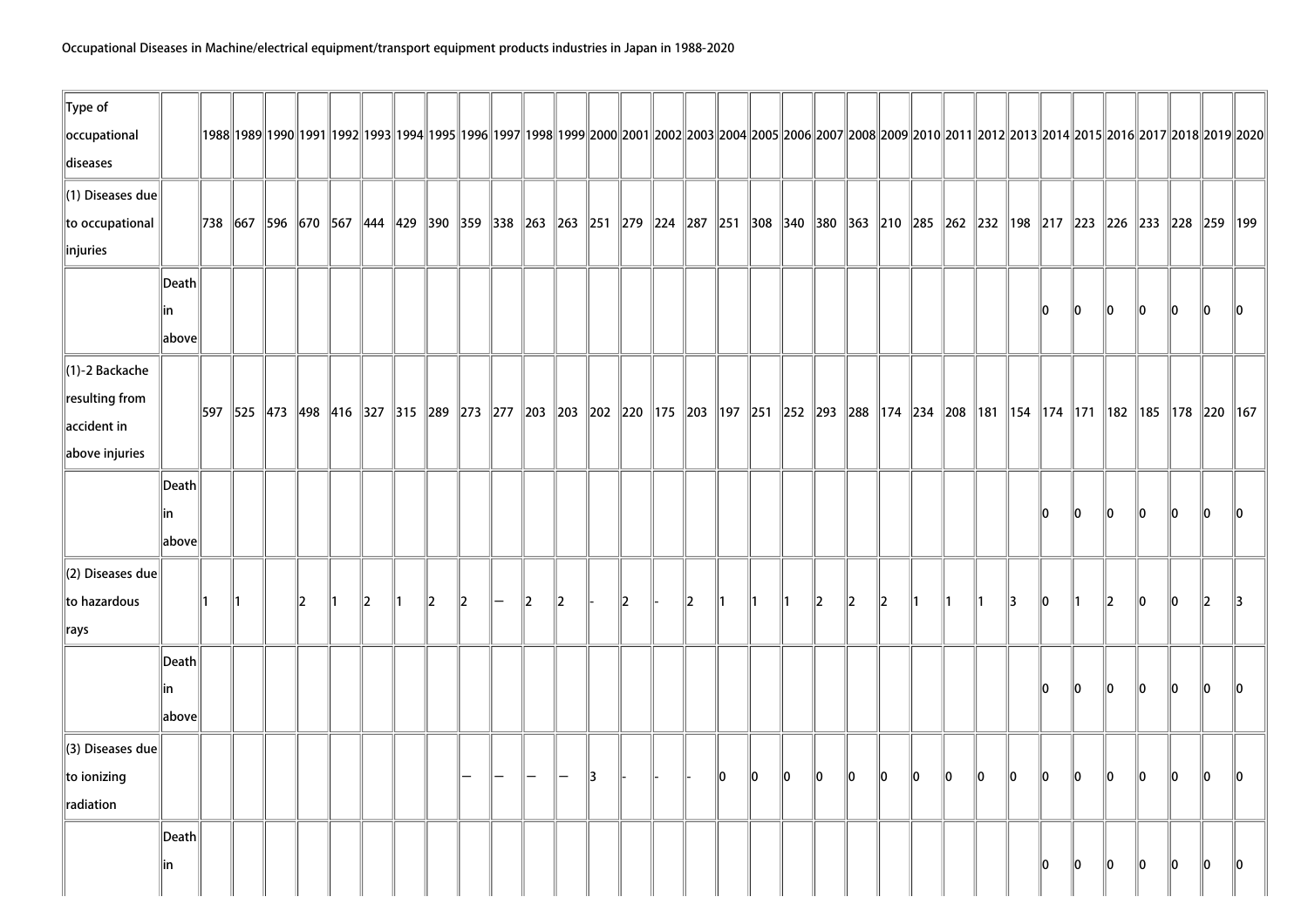|                              | $\ $ above $\ $       |    |                |                |        |                |                |                |    |                |                |                |                |                 |          |               |               |                |               |           |                |                |               |            |          |                |                |                |                |                |                |        |                |                |
|------------------------------|-----------------------|----|----------------|----------------|--------|----------------|----------------|----------------|----|----------------|----------------|----------------|----------------|-----------------|----------|---------------|---------------|----------------|---------------|-----------|----------------|----------------|---------------|------------|----------|----------------|----------------|----------------|----------------|----------------|----------------|--------|----------------|----------------|
| $\ $ (4) Diseases due        |                       |    |                |                |        |                |                |                |    |                |                |                |                |                 |          |               |               |                |               |           |                |                |               |            |          |                |                |                |                |                |                |        |                |                |
| $\ $ to abnormal             |                       |    |                |                |        |                |                |                |    |                | —              |                |                |                 |          |               |               | $\parallel$ 0  | 10            | $\ 0\ $   | 10             | 10             | 10            | 10         | 10       | 10             | 10             | 10             | 10             | 10             | 11             | 10     | 10             | $\ 0\ $        |
| atmospheric                  |                       |    |                |                |        |                |                |                |    |                |                |                |                |                 |          |               |               |                |               |           |                |                |               |            |          |                |                |                |                |                |                |        |                |                |
| $\ $ pressure                |                       |    |                |                |        |                |                |                |    |                |                |                |                |                 |          |               |               |                |               |           |                |                |               |            |          |                |                |                |                |                |                |        |                |                |
|                              | $\vert$ Death $\vert$ |    |                |                |        |                |                |                |    |                |                |                |                |                 |          |               |               |                |               |           |                |                |               |            |          |                |                |                |                |                |                |        |                |                |
|                              | in                    |    |                |                |        |                |                |                |    |                |                |                |                |                 |          |               |               |                |               |           |                |                |               |            |          |                |                | 10             | 10             | 10             | 10             | 10     | 10             | 10             |
|                              | above                 |    |                |                |        |                |                |                |    |                |                |                |                |                 |          |               |               |                |               |           |                |                |               |            |          |                |                |                |                |                |                |        |                |                |
| $\ $ (5) Diseases due        |                       |    |                |                |        |                |                |                |    |                |                |                |                |                 |          |               |               |                |               |           |                |                |               |            |          |                |                |                |                |                |                |        |                |                |
| $\ $ to abnormal             |                       | 36 | $\parallel$ 42 | $\parallel$ 41 | $\ 69$ | $\parallel$ 44 | $\parallel$ 24 | $\parallel$ 29 | 39 | $\parallel$ 14 | $\parallel$ 18 | $\parallel$ 16 | $\parallel$ 16 | $\parallel$ 30  | $\ 27\ $ | $\ 24\ 12$    |               | $\parallel$ 13 | $\ 23\ $      | $\ 23\ $  | $\parallel$ 18 | $\parallel$ 19 | $\parallel$ 7 | $\vert$ 33 | $\ 28\ $ | $\parallel$ 36 | $\parallel$ 33 | $\parallel$ 17 | $\parallel$ 16 | $\parallel$ 34 | $\parallel$ 39 | $\ 61$ | $\parallel$ 44 | $\parallel$ 52 |
| $\parallel$ temperature      |                       |    |                |                |        |                |                |                |    |                |                |                |                |                 |          |               |               |                |               |           |                |                |               |            |          |                |                |                |                |                |                |        |                |                |
|                              | $\vert$ Death $\vert$ |    |                |                |        |                |                |                |    |                |                |                |                |                 |          |               |               |                |               |           |                |                |               |            |          |                |                |                |                |                |                |        |                |                |
|                              | in                    |    |                |                |        |                |                |                |    |                |                |                |                |                 |          |               |               |                |               |           |                |                |               |            |          |                |                | 10             | 10             | 10             | 10             | 13     | 11.            | $\parallel$ 1  |
|                              | above                 |    |                |                |        |                |                |                |    |                |                |                |                |                 |          |               |               |                |               |           |                |                |               |            |          |                |                |                |                |                |                |        |                |                |
| $\ $ (5)-2 Heat              |                       |    |                |                |        |                |                |                |    |                |                |                |                |                 |          |               |               |                |               |           |                |                |               |            |          |                |                |                |                |                |                |        |                |                |
| stroke in above              |                       |    |                |                |        |                |                |                |    |                |                |                |                |                 |          |               |               |                |               |           |                |                |               |            |          |                |                |                |                |                |                |        |                |                |
| abnormal                     |                       |    |                |                |        |                |                |                |    |                |                |                |                |                 |          |               |               |                |               |           |                |                |               |            |          |                |                | $\parallel$ 9  | $\parallel$ 13 | $\ $ 26        | 30             | 52     | 37             | $\parallel$ 48 |
| temperature                  |                       |    |                |                |        |                |                |                |    |                |                |                |                |                 |          |               |               |                |               |           |                |                |               |            |          |                |                |                |                |                |                |        |                |                |
|                              | $\vert$ Death $\vert$ |    |                |                |        |                |                |                |    |                |                |                |                |                 |          |               |               |                |               |           |                |                |               |            |          |                |                |                |                |                |                |        |                |                |
|                              | in                    |    |                |                |        |                |                |                |    |                |                |                |                |                 |          |               |               |                |               |           |                |                |               |            |          |                |                | 10             | 10             | $\ 0\ $        | 10             | 13     | 11.            | $\parallel$ 1  |
|                              | $\ $ above $\ $       |    |                |                |        |                |                |                |    |                |                |                |                |                 |          |               |               |                |               |           |                |                |               |            |          |                |                |                |                |                |                |        |                |                |
| $\parallel$ (6) Ear diseases |                       |    |                |                |        |                |                |                |    |                |                |                |                |                 |          |               |               |                |               |           |                |                |               |            |          |                |                |                |                |                |                |        |                |                |
| due to noise                 |                       |    |                |                |        |                |                |                |    |                |                | $\ 2\ $        | $\ 2\ $        | $\vert 1 \vert$ |          | $\parallel$ 1 |               | ∥1             | 11            | $\vert$ 2 | $\ 2\ $        | 10             | ∥1            | ∥1         |          | 10             | llo            | llo            | ∥o             | $\ 0\ $        |                | 10     | 11.            | $\ 0\ $        |
|                              | $\ $ Death $\ $       |    |                |                |        |                |                |                |    |                |                |                |                |                 |          |               |               |                |               |           |                |                |               |            |          |                |                |                |                |                |                |        |                |                |
|                              | ∥in                   |    |                |                |        |                |                |                |    |                |                |                |                |                 |          |               |               |                |               |           |                |                |               |            |          |                |                | 10             | ∥o             | $\ 0\ $        | 10             | 10     | 10             | 10             |
|                              | above                 |    |                |                |        |                |                |                |    |                |                |                |                |                 |          |               |               |                |               |           |                |                |               |            |          |                |                |                |                |                |                |        |                |                |
| $\Vert$ (7) Diseases due     |                       |    |                |                |        |                |                |                |    |                |                |                |                |                 |          |               |               |                |               |           |                |                |               |            |          |                |                |                |                |                |                |        |                |                |
| $\ $ to factors other        |                       |    | $\parallel$ 2  | ∥1             |        | 11.            | $\parallel$ 1  |                |    |                | ∥1             | $\parallel$    | $\parallel$ 2  |                 |          | $\parallel$ 1 | $\parallel$ 4 | $\parallel$ 2  | $\parallel$ 2 | $\ 2\ $   | 5              | 10             | 10            | 4          | ∥1       | 10             | $\parallel$ 2  | ∥1             | $\ 2\ $        | 10             | 2              | 10     | 11.            | $\parallel$ 0  |
| than (2) to (6)              |                       |    |                |                |        |                |                |                |    |                |                |                |                |                 |          |               |               |                |               |           |                |                |               |            |          |                |                |                |                |                |                |        |                |                |
|                              | $\ $ Death $\ $       |    |                |                |        |                |                |                |    |                |                |                |                |                 |          |               |               |                |               |           |                |                |               |            |          |                |                |                |                |                |                |        |                |                |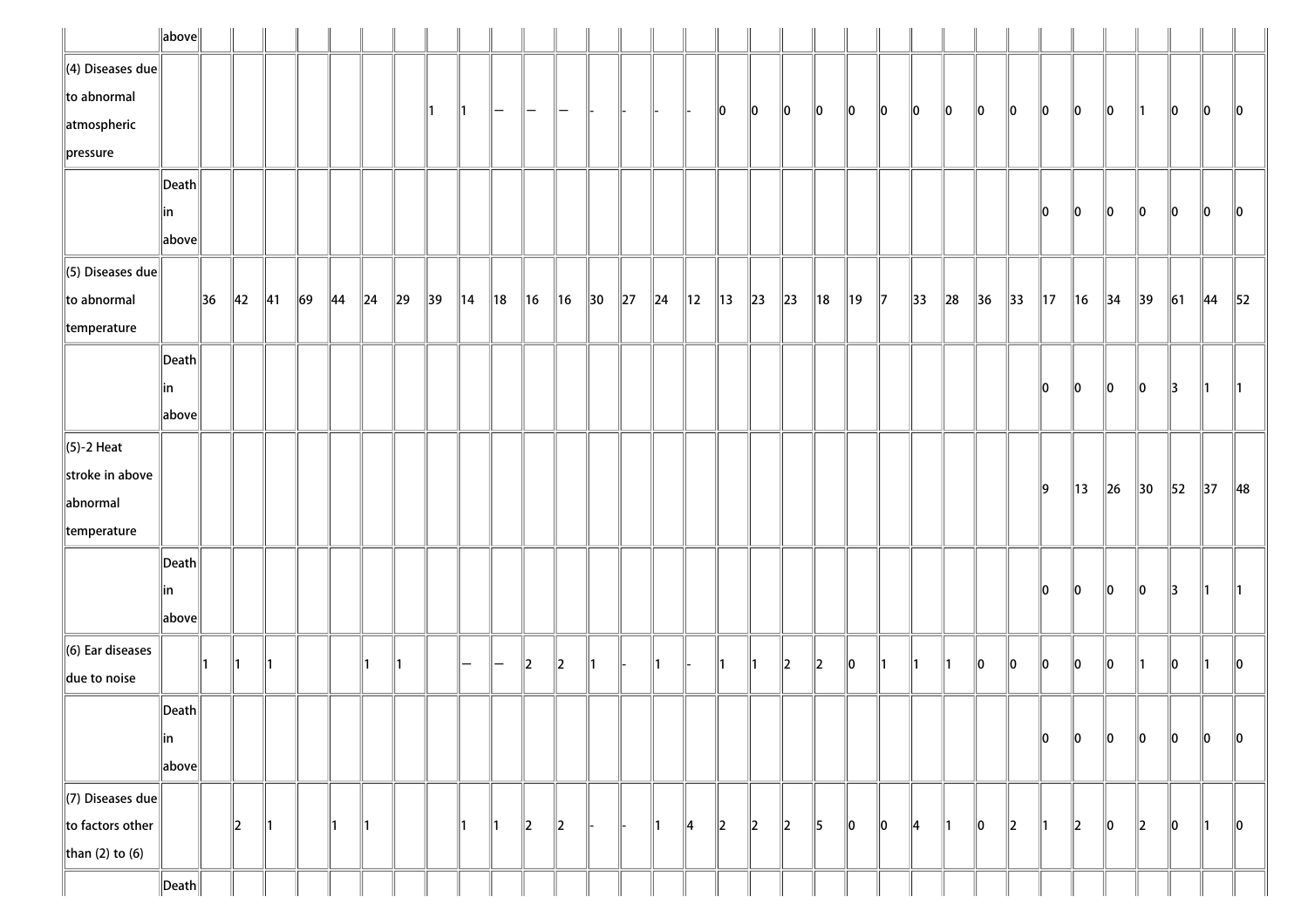|                                                                                                                                          | ∥in<br>$\ $ above $\ $                    |    |                |        |                |           |               |                |           |               |               |                |                |         |     |    |        |           |               |                      |                |                |                |                |          |                          |                | lo.            | $\ 0\ $        | $\ 0\ $        | $\ 0\ $        | $\ 0\ $ | 10           | $\parallel$ 0  |
|------------------------------------------------------------------------------------------------------------------------------------------|-------------------------------------------|----|----------------|--------|----------------|-----------|---------------|----------------|-----------|---------------|---------------|----------------|----------------|---------|-----|----|--------|-----------|---------------|----------------------|----------------|----------------|----------------|----------------|----------|--------------------------|----------------|----------------|----------------|----------------|----------------|---------|--------------|----------------|
| $\left\ $ (8) Diseases of<br>locomotion and<br>internal organs<br>$\parallel$ due to heavy<br>$\parallel$ and excessive<br>work load     |                                           | 19 | 10             | 3      | 5              | $\vert$ 6 | 8             | 14             | 5         | 17            | $\parallel$ 5 | $\parallel$ 11 | $\parallel$ 11 | 14      | 13  | ∥1 | ∥1     | $\ 6$     | $\parallel$ 3 | $\ _6$               | $\parallel$ 11 | 9              | 5              | $\vert$ 6      | 3        | ∥1                       | 14             | 15             | 3              | 11             | $\vert$ 2      | 5       | $\ 2\ $      | $\ 2\ $        |
|                                                                                                                                          | $\ $ Death $\ $<br>∥in<br>$\ $ above $\ $ |    |                |        |                |           |               |                |           |               |               |                |                |         |     |    |        |           |               |                      |                |                |                |                |          |                          |                | $\ 0\ $        | $\ 0\ $        | $\ 0\ $        | $\ 0\ $        | $\ 0\ $ | $\ 0\ $      | 10             |
| $\Vert(9)\Vert$<br>Occupational<br>$\ $ lower back pain $\ $<br>$\parallel$ excluding that<br>caused by<br>occupational<br>$\ $ injuries |                                           | 10 | $\parallel$ 35 | ∥19    | $\parallel$ 14 | 9         | $\parallel$ 5 | $\parallel$ 10 | $\ 6\ $   | $\parallel$ 7 | ∥1            | 14             | ∥4             | $\ 6$   | ∥1  | 17 | 13     | 4         | $\vert$ 2     | $\ 2\ $              | $\ 9\ $        | 3              | $\parallel$ 4  | ∥1             | $\ 0\ $  | $\parallel$ <sub>2</sub> | $\ 2\ $        | ∥1             | 11             | $\parallel$ 2  | 13             | $\ 0\ $ | 11           | 114            |
|                                                                                                                                          | $\ $ Death $\ $<br>∥in<br>$\ $ above $\ $ |    |                |        |                |           |               |                |           |               |               |                |                |         |     |    |        |           |               |                      |                |                |                |                |          |                          |                | 10             | llo.           | lo.            | llo            | llo.    | llo.         | 10             |
| (10) Diseases<br>due to vibration                                                                                                        |                                           | 3  | ∥4             |        |                |           |               | 11             | $\vert$ 2 |               | 11            |                |                |         |     |    |        | $\vert$ 2 | 11            | $\vert$ <sub>2</sub> | 3              | $\ _2$         | 10             | 1              | 0        | $\ _2$                   | 0              | $\ _0$         | 1              | $\ _0$         | 0              | 1       | $\mathbf{z}$ | llo            |
|                                                                                                                                          | $\ $ Death $\ $<br> in<br>$\ $ above $\ $ |    |                |        |                |           |               |                |           |               |               |                |                |         |     |    |        |           |               |                      |                |                |                |                |          |                          |                | $\ 0\ $        | $\ _0$         | $\ _0$         | $\ _0$         | $\ _0$  | $\ _0$       | $\ 0\ $        |
| (11) Disorders<br>$\ $ in fingers and<br>forearms, and<br>cervico-                                                                       |                                           | 30 | $\ 27$         | $\ 20$ | $\ 22\ $       | $\ 24$    | 13            | $\parallel$ 5  | 10        | $\parallel$ 9 | $\ 24$        | 9              | 9              | $\ $ 26 | ∥19 | 15 | $\ 21$ | $\ 21$    | $\ $ 23       | $\parallel$ 44       | $\parallel$ 43 | $\parallel$ 38 | $\parallel$ 14 | $\parallel$ 17 | $\ 22\ $ | $\ 22\ $                 | $\parallel$ 11 | $\parallel$ 19 | $\parallel$ 12 | $\parallel$ 18 | $\parallel$ 13 | $\ $ 23 | 19           | $\parallel$ 17 |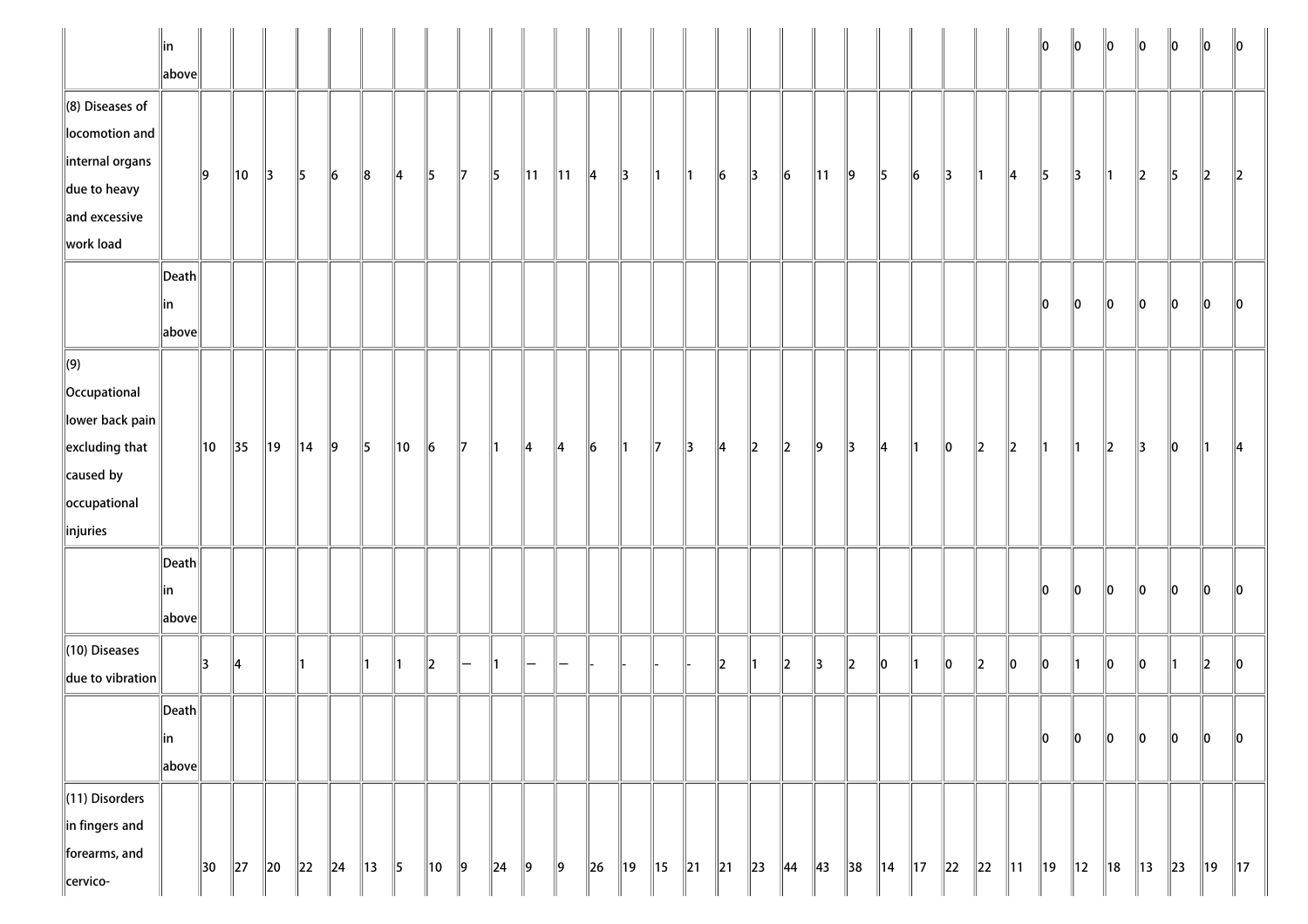| $\ $ bronchial<br>disorder                                                                    |                                                                |    |                |                |                |             |                          |                |                |        |                |            |               |                |                |                |               |                |                |                |          |                |                |             |          |                |        |                |          |                |          |                |         |                            |
|-----------------------------------------------------------------------------------------------|----------------------------------------------------------------|----|----------------|----------------|----------------|-------------|--------------------------|----------------|----------------|--------|----------------|------------|---------------|----------------|----------------|----------------|---------------|----------------|----------------|----------------|----------|----------------|----------------|-------------|----------|----------------|--------|----------------|----------|----------------|----------|----------------|---------|----------------------------|
|                                                                                               | $\ $ Death $\ $<br> in                                         |    |                |                |                |             |                          |                |                |        |                |            |               |                |                |                |               |                |                |                |          |                |                |             |          |                |        | 10             | 10       | 10             | 10       | 10             | 10      | $\mathsf{I}$ 10            |
| $\parallel$ (12) Diseases                                                                     | $\left\vert \text{above}\right\vert$                           |    |                |                |                |             |                          |                |                |        |                |            |               |                |                |                |               |                |                |                |          |                |                |             |          |                |        |                |          |                |          |                |         |                            |
| due to causes<br>other than $(8)$<br>$\ $ to (11)                                             |                                                                | 14 | $\ 6\ $        | 15             | $\parallel$ 2  | $ 2\rangle$ | $\parallel$ <sub>2</sub> |                |                | —      |                | 14         | $\parallel$ 4 | $\parallel$ 3  | $\parallel$ 3  | $\parallel$ 4  | $\parallel$ 3 | $\vert$ 6      | $\vert$ 9      | 8              | $\ 8$    | $\mathbb{I}$   | 16             | 8           | 17       | $\parallel$ 11 | 10     | 3              | 14       | 14             | 17       | 13             | 14      | 14                         |
|                                                                                               | $\ $ Death $\ $<br> in<br>$\left\Vert \text{above}\right\Vert$ |    |                |                |                |             |                          |                |                |        |                |            |               |                |                |                |               |                |                |                |          |                |                |             |          |                |        | 10             | 10       | 10             | 10       | 10             | 10      | 10                         |
| $\parallel$ (13) Anoxia                                                                       |                                                                |    | 6              | $\parallel$ 2  | 3              | 5           | ∥1                       | $\parallel$ 2  | ∥3             | ∥1     | $\ 2\ $        | ∥1         | $\parallel$ 1 | ∥1             | $\parallel$ 3  |                | $\parallel$ 1 | $\ 0\ $        | $\parallel$ 1  | $\ 2\ $        | $\ 0\ $  | $\ 2\ $        | 10             | $\ 0\ $     | $\ 0\ $  | 10             | 11     | $\parallel$ 3  | 10       | 11             | 11       | $\vert$ 1      | $\ 0\ $ | $\parallel$ 5              |
|                                                                                               | Death<br> in<br>above                                          |    |                |                |                |             |                          |                |                |        |                |            |               |                |                |                |               |                |                |                |          |                |                |             |          |                |        | llo.           | 10       | 10             |          | 10             | 10      | 14                         |
| $\parallel$ (14) Diseases<br>$\ $ due to chemical<br>substances<br>$\ $ (excluding<br>cancer) |                                                                | 30 | $\parallel$ 32 | $\parallel$ 37 | $\parallel$ 51 | $\ 27\ $    | $\parallel$ 30           | $\parallel$ 35 | $\parallel$ 22 | $\ 28$ | $\parallel$ 45 | $\ 28$     | $\ 28$        | $\parallel$ 32 | $\parallel$ 18 | $\parallel$ 38 | $\ 28$        | $\parallel$ 35 | $\parallel$ 38 | $\parallel$ 47 | $\ 27\ $ | $\parallel$ 21 | $\parallel$ 19 | $\ 29\ $    | $\ 20\ $ | 16             | 17     | ∥18            | $\ 22\ $ | 16             | ∥18      | $\parallel$ 17 | 15      | $\ 25$                     |
|                                                                                               | $\ $ Death $\ $<br> in<br>  above                              |    |                |                |                |             |                          |                |                |        |                |            |               |                |                |                |               |                |                |                |          |                |                |             |          |                |        |                | 11       |                | 10       |                | llo     |                            |
| $\sqrt{(15)}$<br>Pneumoconiosis<br>$\parallel$ and<br>complications                           |                                                                | 46 | $\parallel$ 47 | $\parallel$ 54 | $\parallel$ 32 | $\ $ 46     | $\parallel$ 38           | $\parallel$ 42 | 55             | 59     | 59             | $\vert$ 64 | $\vert$ 64    | 49             | $\parallel$ 47 | 43 44 46 48    |               |                |                | $\ 63\ $       |          | 44  30         | $\parallel$ 42 | $\ 36\ $ 33 |          | $\ 28$         | $\ 21$ | $\parallel$ 15 | $\ 21$   | $\parallel$ 19 | $\ 22\ $ | $\parallel$ 11 | $\ $ 16 | $\parallel$ 11 $\parallel$ |
| $\ $ (only absent)<br>$\ $ (16) Diseases                                                      |                                                                |    |                |                |                |             |                          |                |                |        |                |            |               |                |                |                |               |                |                |                |          |                |                |             |          |                |        |                |          |                |          |                |         |                            |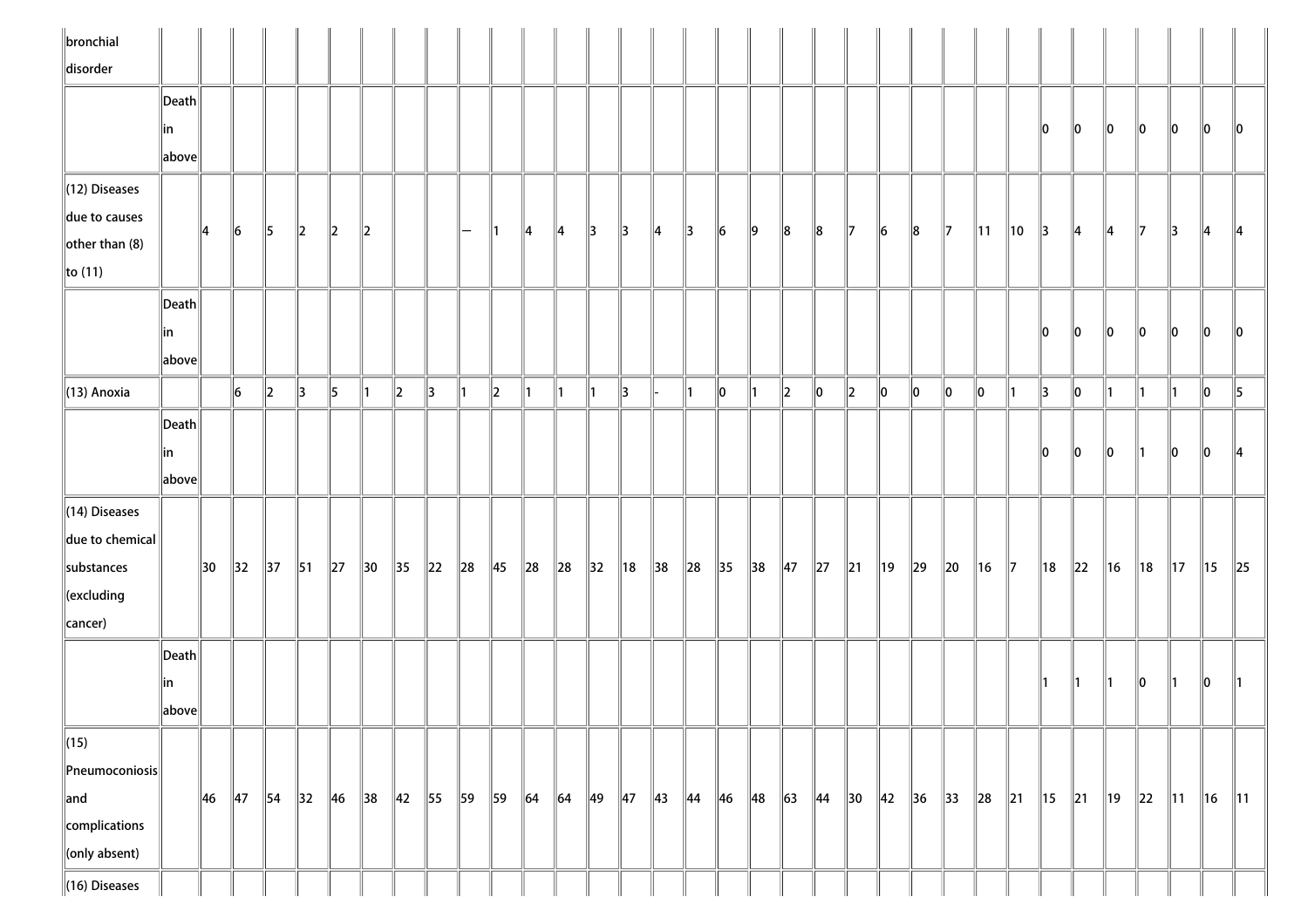| $\parallel$ due to         |                       | $\parallel$ 2 | 5 | 2 | $\parallel$ 2 | $\parallel$ 1 | $\ 8$ | $\ 2\ $ | $\parallel$ $-$ | $\parallel$ 7 | $\parallel$ 7 | $\parallel$ 37 | $\parallel$ 1 | $\parallel$ 1 | $\ 2\ $ | $\ 9\ $ | $\ 2\ $ | $\parallel$ 3 | $\parallel$ 36 | $\parallel$ 3 | $\ 0\ $ | $ 0\rangle$ | ∥15     | $\ 2\ $ | $\parallel$ 1 | $\ 6$ | $\parallel$ 2 | ∥1 | ∥1            | $\ 0\ $ | $\parallel$ 4 | $\ 106\ $ |
|----------------------------|-----------------------|---------------|---|---|---------------|---------------|-------|---------|-----------------|---------------|---------------|----------------|---------------|---------------|---------|---------|---------|---------------|----------------|---------------|---------|-------------|---------|---------|---------------|-------|---------------|----|---------------|---------|---------------|-----------|
| pathogenic                 |                       |               |   |   |               |               |       |         |                 |               |               |                |               |               |         |         |         |               |                |               |         |             |         |         |               |       |               |    |               |         |               |           |
| $\left\Vert$ organisms     |                       |               |   |   |               |               |       |         |                 |               |               |                |               |               |         |         |         |               |                |               |         |             |         |         |               |       |               |    |               |         |               |           |
|                            | Death                 |               |   |   |               |               |       |         |                 |               |               |                |               |               |         |         |         |               |                |               |         |             |         |         |               |       |               |    |               |         |               |           |
|                            | in                    |               |   |   |               |               |       |         |                 |               |               |                |               |               |         |         |         |               |                |               |         |             |         |         |               | 10    | 10            | 10 | $\parallel$ 0 | 10      | 10            |           |
|                            | above                 |               |   |   |               |               |       |         |                 |               |               |                |               |               |         |         |         |               |                |               |         |             |         |         |               |       |               |    |               |         |               |           |
| $\ $ (16)-2                |                       |               |   |   |               |               |       |         |                 |               |               |                |               |               |         |         |         |               |                |               |         |             |         |         |               |       |               |    |               |         |               |           |
| Occupational               |                       |               |   |   |               |               |       |         |                 |               |               |                |               |               |         |         |         |               |                |               |         |             |         |         |               |       |               |    |               |         |               |           |
| Diseases due to            |                       |               |   |   |               |               |       |         |                 |               |               |                |               |               |         |         |         |               |                |               |         |             |         |         |               |       |               |    |               |         |               |           |
| COVID-19 in                |                       |               |   |   |               |               |       |         |                 |               |               |                |               |               |         |         |         |               |                |               |         |             |         |         |               |       |               |    |               |         |               | ∥104      |
| $\parallel$ above in above |                       |               |   |   |               |               |       |         |                 |               |               |                |               |               |         |         |         |               |                |               |         |             |         |         |               |       |               |    |               |         |               |           |
| $\ $ pathogenic            |                       |               |   |   |               |               |       |         |                 |               |               |                |               |               |         |         |         |               |                |               |         |             |         |         |               |       |               |    |               |         |               |           |
| $\sqrt{\frac{1}{10}}$      |                       |               |   |   |               |               |       |         |                 |               |               |                |               |               |         |         |         |               |                |               |         |             |         |         |               |       |               |    |               |         |               |           |
|                            | $\ $ Death $\ $       |               |   |   |               |               |       |         |                 |               |               |                |               |               |         |         |         |               |                |               |         |             |         |         |               |       |               |    |               |         |               |           |
|                            | in                    |               |   |   |               |               |       |         |                 |               |               |                |               |               |         |         |         |               |                |               |         |             |         |         |               |       |               |    |               |         |               |           |
|                            | above                 |               |   |   |               |               |       |         |                 |               |               |                |               |               |         |         |         |               |                |               |         |             |         |         |               |       |               |    |               |         |               |           |
| $\ $ (17) Cancer due       |                       |               |   |   |               |               |       |         |                 |               |               |                |               |               |         |         |         |               |                |               |         |             |         |         |               |       |               |    |               |         |               |           |
| to ionizing                |                       |               |   |   |               |               |       |         |                 |               |               |                |               |               |         | $\ 0\ $ | $\ 0\ $ | 0             | $\ 0\ $        | $\ 0\ $       | $\ 0\ $ | $ 0\rangle$ | $\ 0\ $ | 10      | $\ 0\ $       | 10    | $\ 0\ $       | 10 | 10            | 10      | 10            | 10        |
| radiation                  |                       |               |   |   |               |               |       |         |                 |               |               |                |               |               |         |         |         |               |                |               |         |             |         |         |               |       |               |    |               |         |               |           |
|                            | $\vert$ Death $\vert$ |               |   |   |               |               |       |         |                 |               |               |                |               |               |         |         |         |               |                |               |         |             |         |         |               |       |               |    |               |         |               |           |
|                            | in                    |               |   |   |               |               |       |         |                 |               |               |                |               |               |         |         |         |               |                |               |         |             |         |         |               | 10    | 10            | 10 | 10            | 10      | $\ 0\ $       | 10        |
|                            | $\ $ above $\ $       |               |   |   |               |               |       |         |                 |               |               |                |               |               |         |         |         |               |                |               |         |             |         |         |               |       |               |    |               |         |               |           |
| $\ $ (18) Cancer due       |                       |               |   |   |               |               |       |         |                 |               |               |                |               |               |         |         |         |               |                |               |         |             |         |         |               |       |               |    |               |         |               |           |
| to chemical                |                       |               |   |   |               |               |       |         |                 |               |               |                |               |               |         | 10      | $\ 0\ $ | $ 0\rangle$   | $\ 0\ $        | $ 0\rangle$   | $\ 0\ $ | $\ 2\ $     | 10      | 11      | 10            | 10    |               |    | 10            | 10      | $\ 0\ $       | 10        |
| $\parallel$ substances     |                       |               |   |   |               |               |       |         |                 |               |               |                |               |               |         |         |         |               |                |               |         |             |         |         |               |       |               |    |               |         |               |           |
|                            | $\vert$ Death $\vert$ |               |   |   |               |               |       |         |                 |               |               |                |               |               |         |         |         |               |                |               |         |             |         |         |               |       |               |    |               |         |               |           |
|                            | in                    |               |   |   |               |               |       |         |                 |               |               |                |               |               |         |         |         |               |                |               |         |             |         |         |               | 10    | 10            | 10 | 10            | 10      | 10            | $\ 0\ $   |
|                            | above                 |               |   |   |               |               |       |         |                 |               |               |                |               |               |         |         |         |               |                |               |         |             |         |         |               |       |               |    |               |         |               |           |
| (19) Cancer due            |                       |               |   |   |               |               |       |         |                 |               |               |                |               |               |         |         |         |               |                |               |         |             |         |         |               |       |               |    |               |         |               |           |
| to causes other            |                       |               |   |   |               |               |       |         |                 |               |               |                |               |               |         |         |         |               |                |               |         |             |         |         |               |       |               |    |               |         |               |           |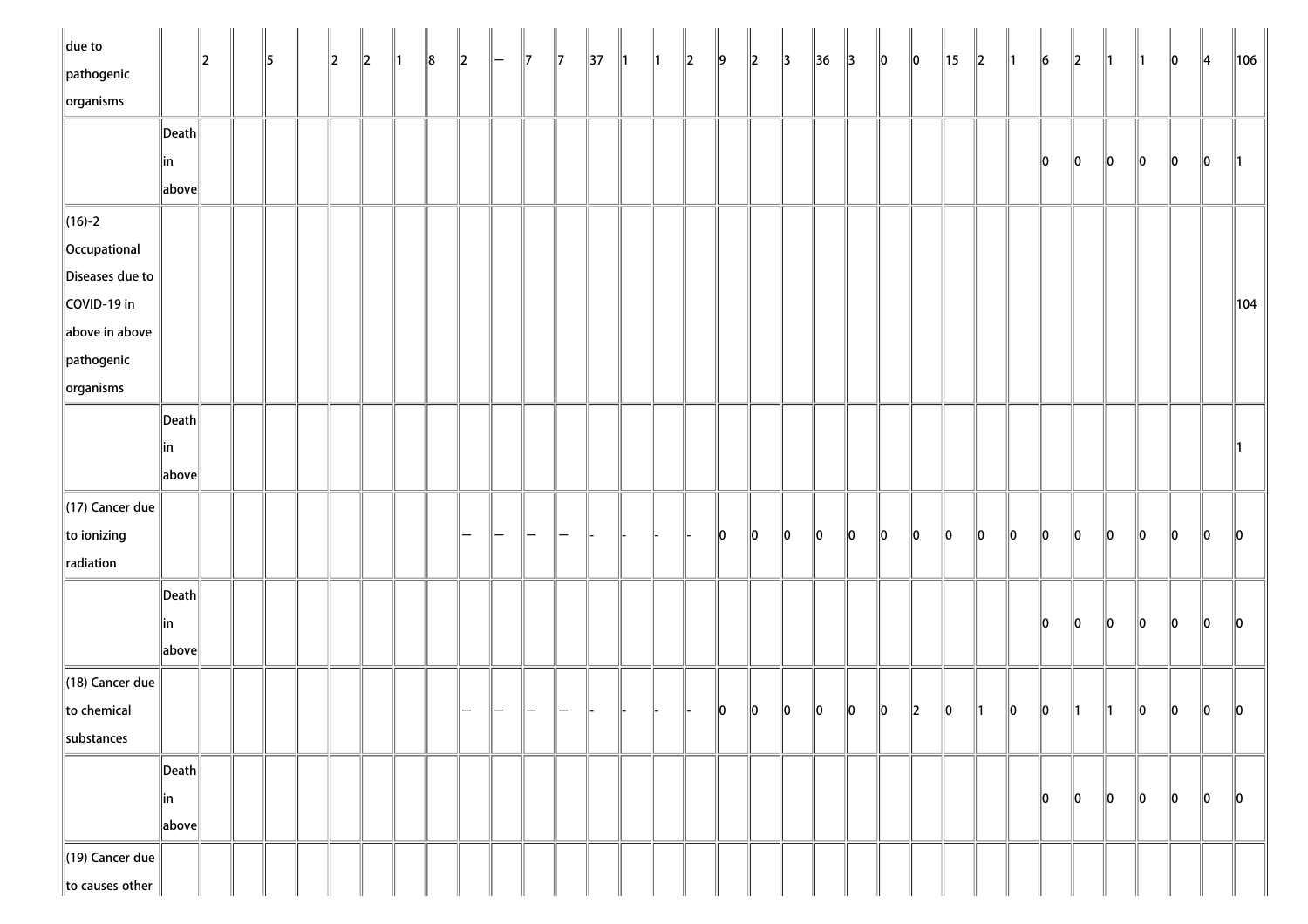| than $(17)$ and            |                       |    |    |    |  |  |               |               |           |               | $\parallel$ |         |           |         | $\ 0\ $ | $\ 0\ $       | $\ 0\ $       | $\ 0\ $ | $\ 0\ $   | $\ 0\ $        |         | $\ 0\ $        | $\ 0\ $       | $\ 0\ $ | $\ 0\ $       | $\ 0\ $       | $\ 0\ $       | $\ 0\ $ | $\ 0\ $       | $\ 0\ $       | $\ 0\ $       |
|----------------------------|-----------------------|----|----|----|--|--|---------------|---------------|-----------|---------------|-------------|---------|-----------|---------|---------|---------------|---------------|---------|-----------|----------------|---------|----------------|---------------|---------|---------------|---------------|---------------|---------|---------------|---------------|---------------|
| $\ $ (18)                  |                       |    |    |    |  |  |               |               |           |               |             |         |           |         |         |               |               |         |           |                |         |                |               |         |               |               |               |         |               |               |               |
|                            | $\ $ Death $\ $       |    |    |    |  |  |               |               |           |               |             |         |           |         |         |               |               |         |           |                |         |                |               |         |               |               |               |         |               |               |               |
|                            | ∥in                   |    |    |    |  |  |               |               |           |               |             |         |           |         |         |               |               |         |           |                |         |                |               |         | 10            | $\ 0\ $       | $\ 0\ $       | 10      | 10            | 10            | $\parallel$ 0 |
|                            | above                 |    |    |    |  |  |               |               |           |               |             |         |           |         |         |               |               |         |           |                |         |                |               |         |               |               |               |         |               |               |               |
| $\ $ (20)                  |                       |    |    |    |  |  |               |               |           |               |             |         |           |         |         |               |               |         |           |                |         |                |               |         |               |               |               |         |               |               |               |
| $\ $ Cerebrovascular $\ $  |                       |    |    |    |  |  |               |               |           |               |             |         |           |         |         |               |               |         |           |                |         |                |               |         |               |               |               |         |               |               |               |
| disease, heart             |                       |    |    |    |  |  |               |               |           |               |             |         |           |         |         |               |               |         |           |                |         |                |               |         |               |               |               |         |               |               |               |
| disease, etc.              |                       |    |    |    |  |  |               |               |           |               |             |         |           |         |         |               |               |         |           |                |         |                |               |         | $\parallel$ 1 | $\ 6\ $       | $\parallel$ 5 | $\ 2\ $ | $\parallel$ 1 | $\parallel$ 1 | $\parallel$ 1 |
| $\parallel$ due to         |                       |    |    |    |  |  |               |               |           |               |             |         |           |         |         |               |               |         |           |                |         |                |               |         |               |               |               |         |               |               |               |
| overwork                   |                       |    |    |    |  |  |               |               |           |               |             |         |           |         |         |               |               |         |           |                |         |                |               |         |               |               |               |         |               |               |               |
|                            | $\vert$ Death $\vert$ |    |    |    |  |  |               |               |           |               |             |         |           |         |         |               |               |         |           |                |         |                |               |         |               |               |               |         |               |               |               |
|                            | in                    |    |    |    |  |  |               |               |           |               |             |         |           |         |         |               |               |         |           |                |         |                |               |         | $\parallel$ 1 | $\parallel$ 4 | $\parallel$ 3 | $\ 2\ $ | 10            | 10            | $\parallel$ 0 |
|                            | above                 |    |    |    |  |  |               |               |           |               |             |         |           |         |         |               |               |         |           |                |         |                |               |         |               |               |               |         |               |               |               |
| $\ $ (21) Mental           |                       |    |    |    |  |  |               |               |           |               |             |         |           |         |         |               |               |         |           |                |         |                |               |         |               |               |               |         |               |               |               |
| disorder due to            |                       |    |    |    |  |  |               |               |           |               |             |         |           |         |         |               |               |         |           |                |         |                |               |         |               |               |               |         |               |               |               |
| serious                    |                       |    |    |    |  |  |               |               |           |               |             |         |           |         |         |               |               |         |           |                |         |                |               |         |               |               |               |         |               |               |               |
| occupational               |                       |    |    |    |  |  |               |               |           |               |             |         |           |         |         |               |               |         |           |                |         |                |               |         | $\ 2\ $       | $\ 2\ $       | $\parallel$ 5 | $\ 2\ $ | $\ 0\ $       | 11            | $\ 0\ $       |
| psychological              |                       |    |    |    |  |  |               |               |           |               |             |         |           |         |         |               |               |         |           |                |         |                |               |         |               |               |               |         |               |               |               |
| burden                     |                       |    |    |    |  |  |               |               |           |               |             |         |           |         |         |               |               |         |           |                |         |                |               |         |               |               |               |         |               |               |               |
|                            | $\ $ Death $\ $       |    |    |    |  |  |               |               |           |               |             |         |           |         |         |               |               |         |           |                |         |                |               |         |               |               |               |         |               |               |               |
|                            | in                    |    |    |    |  |  |               |               |           |               |             |         |           |         |         |               |               |         |           |                |         |                |               |         | $\parallel$ 1 | $\parallel$ 1 | $\parallel$ 5 | $\ 0\ $ | $\ 0\ $       | $\parallel$ 1 | $\ 0\ $       |
|                            | above                 |    |    |    |  |  |               |               |           |               |             |         |           |         |         |               |               |         |           |                |         |                |               |         |               |               |               |         |               |               |               |
| $\ $ (22) Other            |                       |    |    |    |  |  |               |               |           |               |             |         |           |         |         |               |               |         |           |                |         |                |               |         |               |               |               |         |               |               |               |
| diseases                   |                       |    |    |    |  |  |               |               |           |               |             |         |           |         |         |               |               |         |           |                |         |                |               |         |               |               |               |         |               |               |               |
| $\ $ evidently due to $\ $ |                       | 13 | 11 | ∥1 |  |  | $\overline{}$ | $\parallel$ 3 | $\vert$ 5 | $\parallel$ 5 | $\vert$ 2   | $\ 2\ $ | $\vert$ 5 | $\ 2\ $ | $\ 8$   | $\parallel$ 7 | $\parallel$ 4 | $\ 8$   | $\vert$ 9 | $\parallel$ 12 | $\ 9\ $ | $\parallel$ 15 | $\parallel$ 4 | $\ 8$   | $\parallel$ 3 | $\parallel$ 7 | $\parallel$ 1 | $\ 2\ $ | $\parallel$ 7 | 5             | ∥1            |
| occupational               |                       |    |    |    |  |  |               |               |           |               |             |         |           |         |         |               |               |         |           |                |         |                |               |         |               |               |               |         |               |               |               |
| causes                     |                       |    |    |    |  |  |               |               |           |               |             |         |           |         |         |               |               |         |           |                |         |                |               |         |               |               |               |         |               |               |               |
|                            | $\ $ Death $\ $       |    |    |    |  |  |               |               |           |               |             |         |           |         |         |               |               |         |           |                |         |                |               |         |               |               |               |         |               |               |               |
|                            | in                    |    |    |    |  |  |               |               |           |               |             |         |           |         |         |               |               |         |           |                |         |                |               |         | 10            | 10            | 10            | 10      | 10            | 10            | $\ 0\ $       |